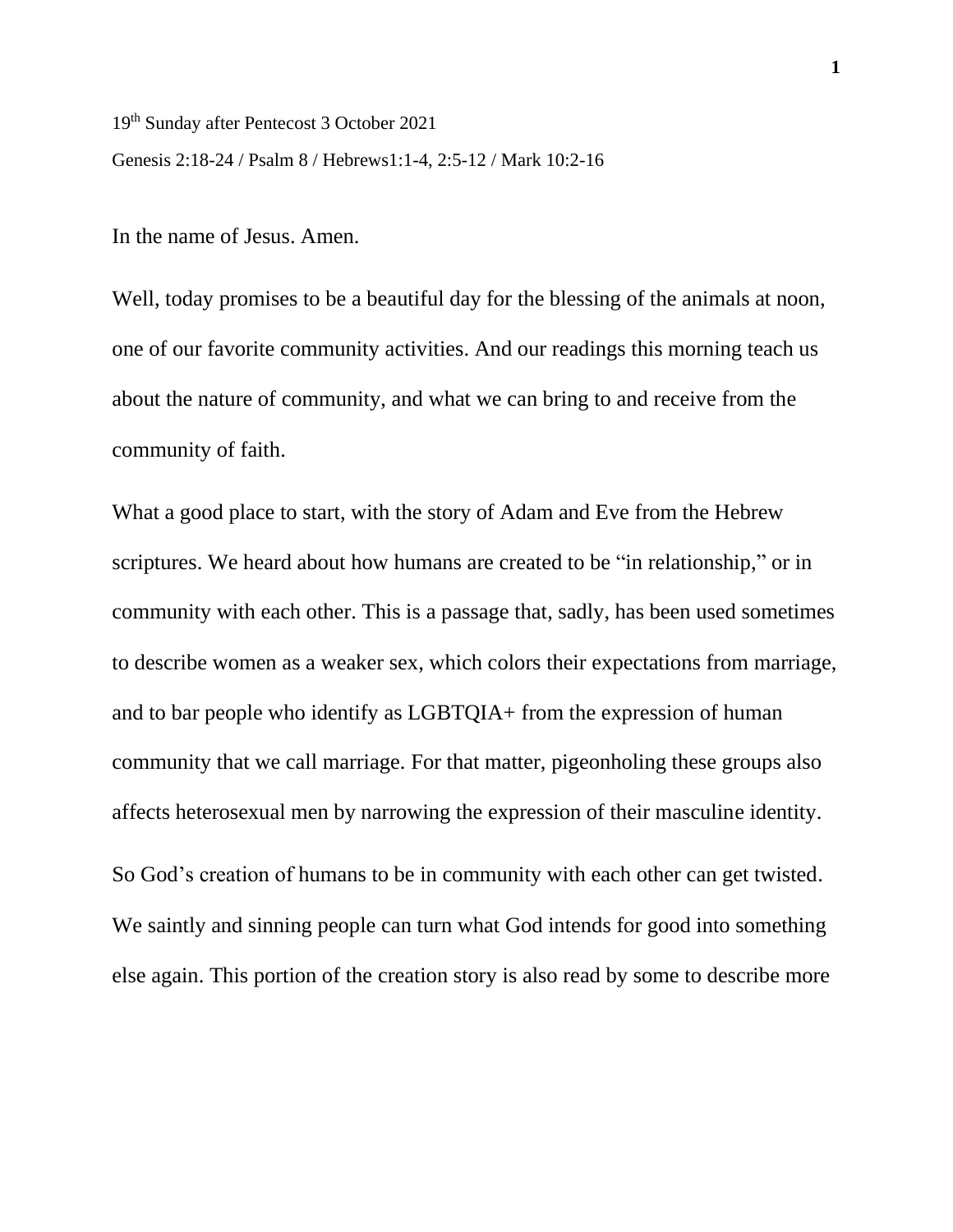than what happens just to humans who aren't in community  $-$  it may also include the flora and fauna of creation, all that God has made.

This is a reading we can get hung up on, that may trouble us. Another challenging reading is today's gospel, which has been taken by some groups of Christians to be a pronouncement on divorce.

So let's try and put the gospel into context to understand it better. Yesterday in confirmation class, we talked about how learning the context of Jesus' place and time may enrich our understanding of the New Testament. We touched on factors like Israel's access to the sea and travel, and its history of being controlled by different empires over the centuries, bringing in different cultures and beliefs.

Today's gospel reading comes after a few weeks of stories from Saint Mark's Gospel forecasting Jesus' death and resurrection. And we've also heard about the disciples trying to figure out who would be greatest in Jesus' kingdom, them trying to stop people outside their group from casting out demons, and even trying to keep kids away from Jesus.

In each case Jesus reframed the issue and called his followers to a wider mercy and understanding. And in today's story we see how humans can turn inward, to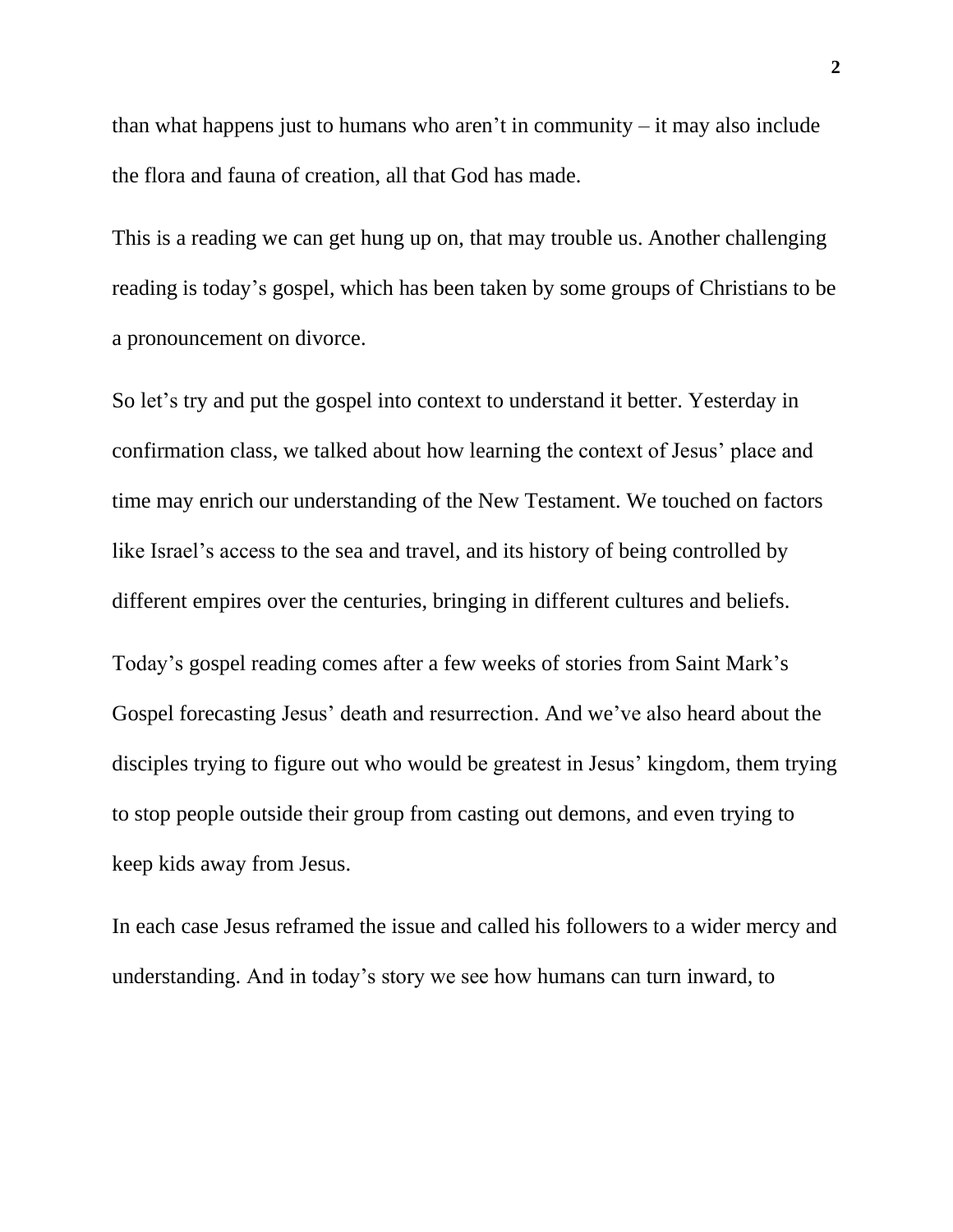isolate, and act against each other. Our tendencies can lead us to form rules and regulations that keep people from full participation in their communities.

This morning the Pharisees ask Jesus not so much about divorce, as about interpreting the law. They want to test Jesus about the law and use divorce as the example.

Back in Jesus' time, everyone agreed divorce was legal, but they didn't all agree on the circumstances when it could happen. The Pharisees are really talking about how laws keep civilization in order, with structures that protect people. And from their point of view, Jesus has been pretty free with breaking laws: he feeds everyone instead of just a few, heals illnesses that are associated with sin, praises the faith of foreigners like the Syrophoenician woman.

So, let's say divorce is one example of the order that's created by law, and the Pharisees want to see where Jesus will go in his answer.

Jesus puts the emphasis back where it belongs, on God's intent behind the law, which is that humans flourish when they live in relationship. Our relationships are more than legal matters – they help us to have and share abundant life. Jesus brings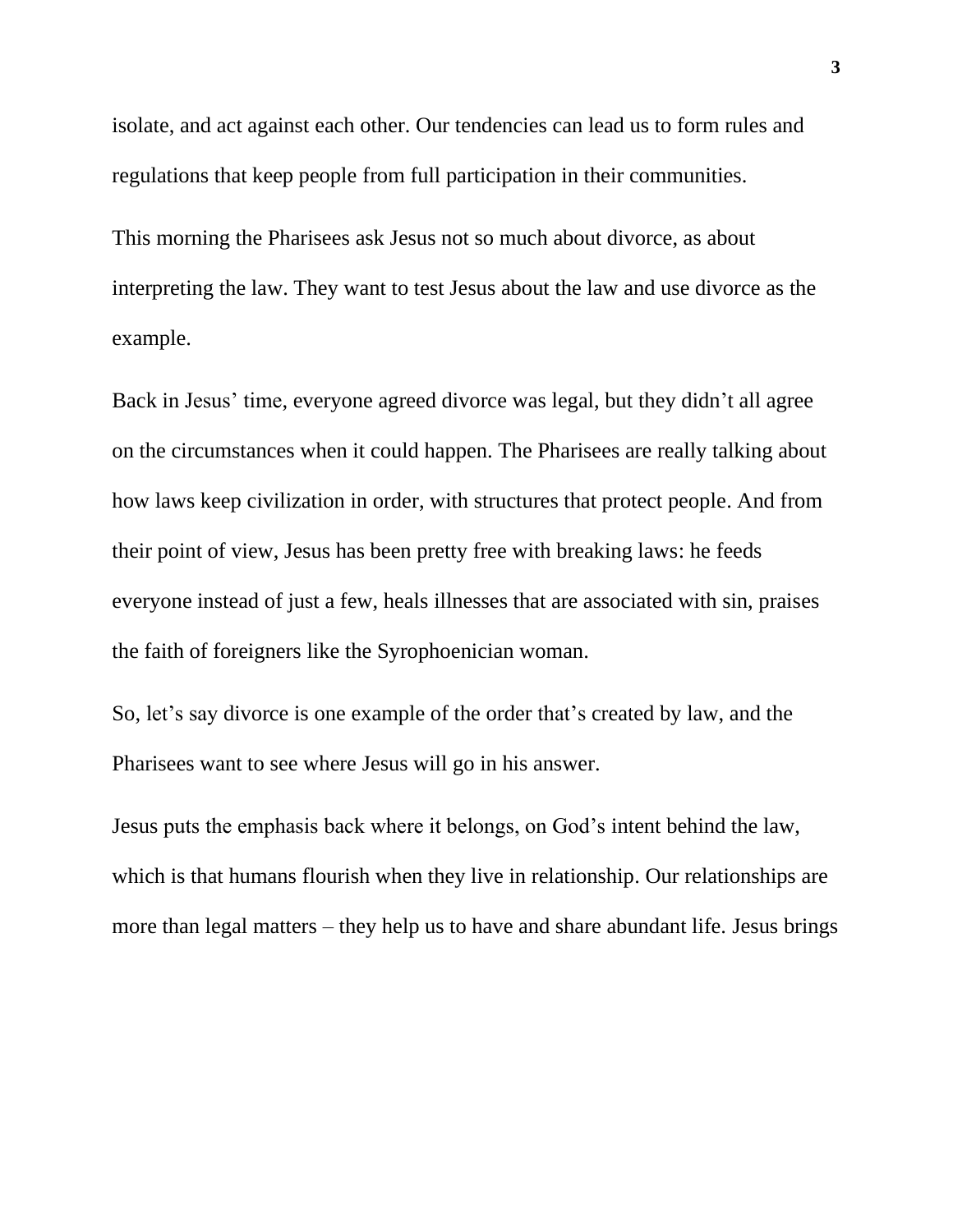up the creation story to show God's intent for humans to live in relationships of mutual dependence and health.

And he takes it further, pointing that this law, like all laws, are created to protect the vulnerable. Now, in Jesus' day when a woman was divorced she lost her status, reputation, and fell into economic ruin, so he asks how this can be right. When we use laws meant to protect the vulnerable against them, we're moving away from God's plan and are violating the spirit of the law.

Jesus teaches that marriage is meant to be a partnership – they are no longer two, but one. And he treats men divorcing their wives under the same critera as women divorcing their husbands. No one had even thought to ask about the possibility of equal status and opportunity of both parties in a divorce!

Maybe we can more fully understand today's gospel in light of the end of the story, when Jesus welcomes children and their parents. We don't know anything about these adults bringing kids who are referred to as "they," except that the disciples try to keep them away from Jesus.

He intervenes and proclaims that welcoming the kingdom – the same kingdom where the disciples wondered who would be the greatest – welcoming the kingdom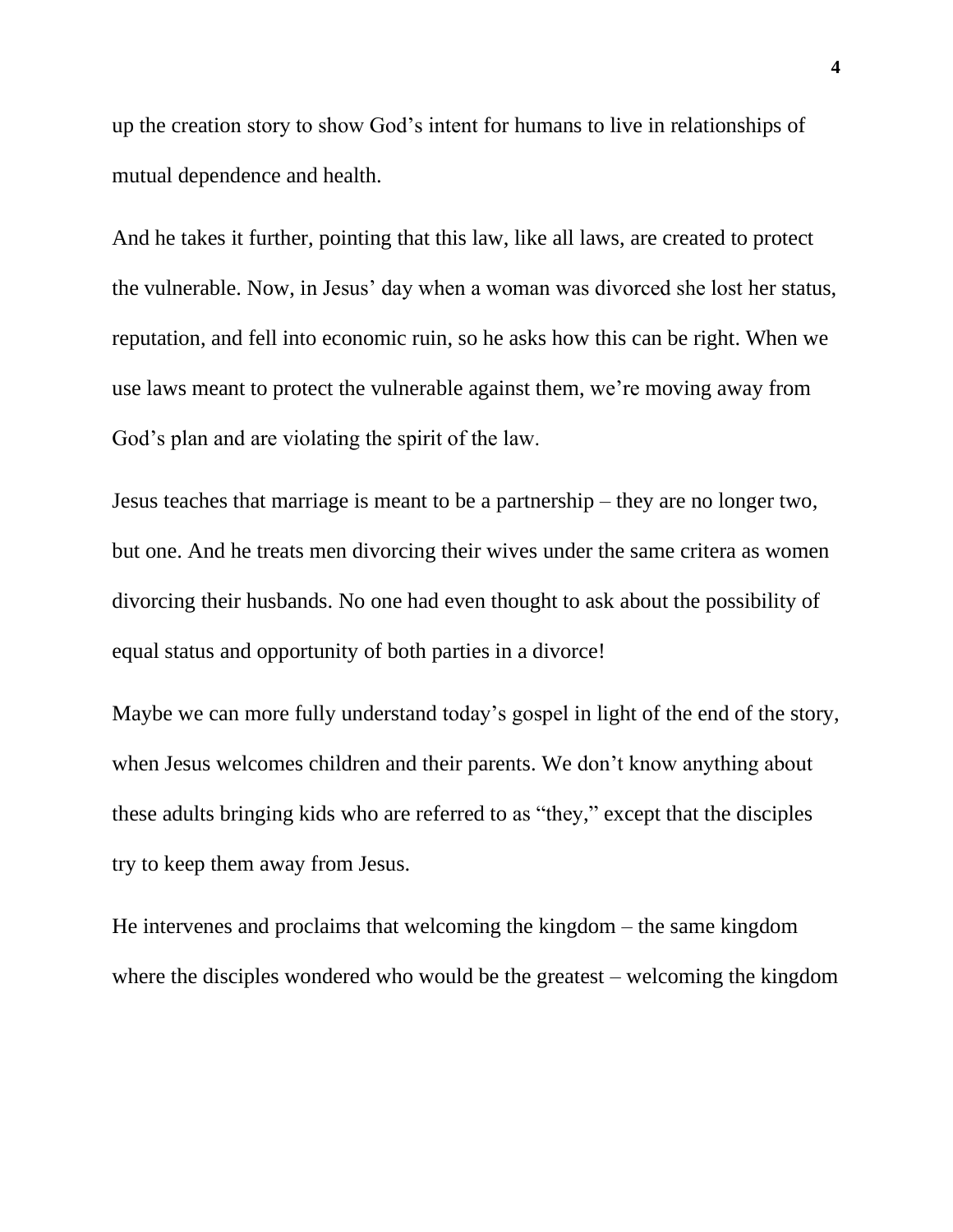meant welcoming children, welcoming those who were vulnerable and in need. Jesus tells the disciples that the adults – parents, single parents, divorced women, whoever – are allowed to bring their children to him. That these children, at risk and dependent, are those to whom the kingdom of God belongs.

This would have shocked Jesus' community then and might shock his community today. Yes, the law is important, as is marriage, and divorce represents a tearing apart of something blessed by God. Everyone who's been through a divorce or near one knows this. But what is news – good news – is that God cares deeply for those who've been torn apart, who are alone and hurting.

Today's gospel is about the community of the broken, not of the strong or powerful. It's a community of people who know they're in need and want to be in relationship with others. For when we are in honest and open relationship with each other, we are in relationship with God.

The Church was originally a place for people who'd been broken by life or rejected by others, who came there to experience God through Jesus, the One who met them in their vulnerability. Not to build them up so they'd never be harmed again, but to open them to the brokenness and need of others around them.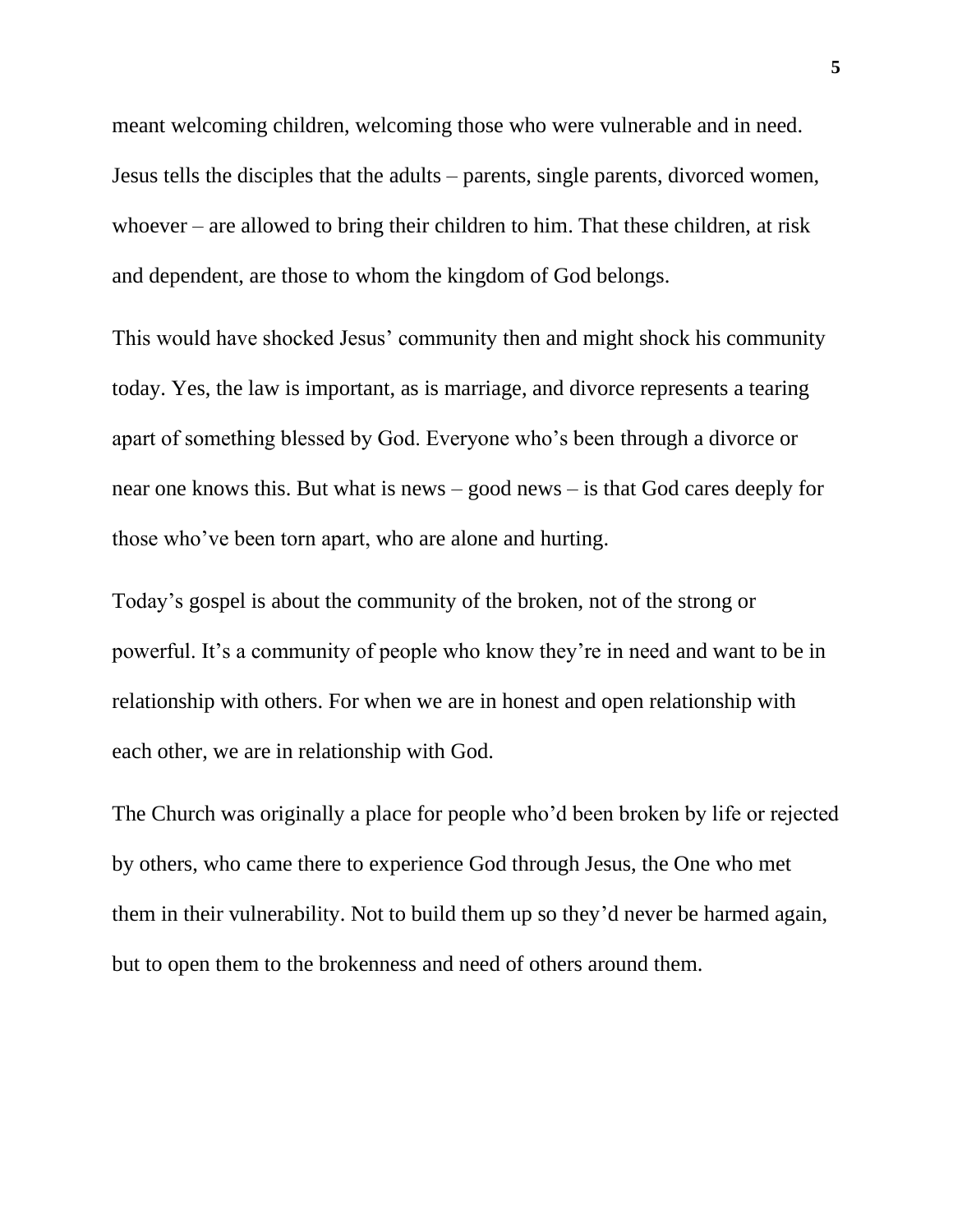It can be hard for us to remember that. Paul had to remind the Corinthians:

Consider your own call, brothers and sisters: not many of you were wise by human standards, not many were powerful, not many were of noble birth. But God chose what is foolish in the world to shame the wise; God chose what is weak in the world to shame the strong; God chose what is low and despised in the world, things that are not, to reduce to nothing things that are, so that no one might boast in the presence of God.

Part of our humanness is our insecurity, knowing our need and feeling embarrassed by it in a society that prefers strength and power. Saint Paul reminds us that to be broken is simply to be human. And being human means to be loved by God and drawn into relationship with all the others God loves.

Let us think of today's gospel reading not as instruction about divorce, but an invitation to know our communities as places where God's work to heal and restore all of creation is ongoing. For we are communities of the broken and blessed.

A central teaching of Scripture is God's presence among the hurting and the dispossessed. God's Church is where we should find grace and support and love.